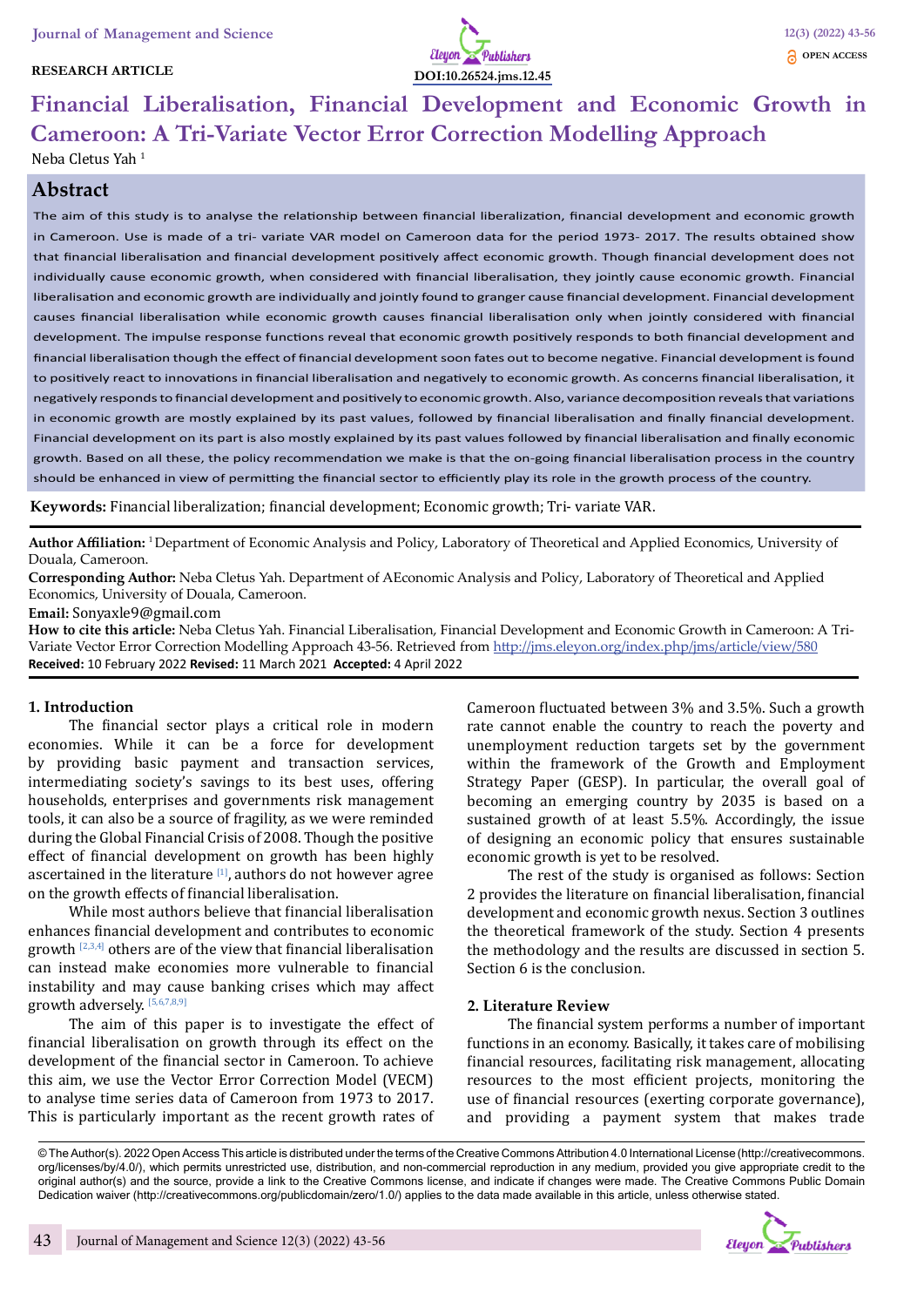among economic participants more efficient. [10] Financial development occurs when a financial system is able to improve on performing these functions. There is a large body of theoretical and empirical work emphasising that financial development is positively associated with economic growth.

Closely related to the discussion of the relationship between finance and growth is the discussion of the role that financial liberalisation can play in this relationship. The main idea is that financial liberalisation may impact on financial development which, in turn, affects economic growth. There is an on-going debate about whether the role of financial liberalisation with respect to the finance–growth nexus is positive or negative.

While there may be several different characterisations of what financial liberalisation contains, in most studies financial liberalisation includes official government policies that focus on deregulating credit as well as interest rate controls, removing entry barriers for foreign financial institutions, privatising financial institutions, and removing restrictions on foreign financial transactions. Hence, financial liberalisation has both a domestic and foreign dimension. In general, liberalisation focuses on introducing or strengthening the price mechanism in the market, as well as improving the conditions for market competition.

In the literature, several arguments in favour of liberalisation have been put forward. Most of these arguments implicitly start from the neoclassical perspective, which assumes that markets are most efficient in allocating scarce resources. The discussion on liberalising financial markets started with the seminal publications of McKinnon  $[11]$  and Shaw.  $[12]$  Both scholars wrote their work as a critique of government policies, which were focused on restricting and controlling financial markets, also known as financial repression. Among other things, these policies consisted of establishing interest rate ceilings, and government directed credit and subsidies to banks, leading to excess demand and inefficient allocation of capital. McKinnon  $[13]$  and Shaw  $[14]$ held these policies responsible for the low growth rates in many developing countries during the 1950s and 1960s. They both argued in favour of liberalising financial markets on the grounds that this would lead to more savings as well as more efficient investment which, in turn, would lead to higher economic growth rates. In the 1990s, when the role of financial institutions in economic growth became intensively discussed in the literature, several authors explicitly modelled the relationship between finance and growth, while others focused on investigating the empirical support for these models.

The following arguments have been raised to support the positive relationship between financial liberalisation of both credit (i.e. banking) and capital markets vis-à-vis economic growth. First, it is claimed that introducing market principles and competition in banking markets increases interest rates on deposits, which leads to higher saving rates. This, in turn, increases the amount of resources available for investment. [15] If financial liberalisation includes opening up the capital account, capital inflows (in terms of both credit and equity investment) may increase, again raising the availability of funds for investment and growth. In both cases financing constraints of firms are reduced and investment will rise, leading to higher growth.

Second, competition puts pressure on profit margins

of banks, in particular on the interest rates demanded for loans. This reduces the cost of debt, leading to a rise in investment and growth. Moreover, financial liberalisation increases possibilities of risk diversification for financial institutions such as banks, as well as for (international) equity investors. The subsequent reduction in loan rates and equity costs leads to a rise in investment and growth. Again, this argument would support the idea that financial liberalisation reduces financial constraints of firms, which ultimately increases macroeconomic growth.

Third, if banking markets are liberalised, banks are stimulated to become more efficient by reducing overhead costs, improving on overall bank management, improving risk management, and offering new financial instruments and services to the market to keep up with competitors. Moreover, if financial liberalisation means opening up domestic markets to foreign competition, this may lead to the import of bank and risk management techniques together with new financial instruments and services. All these effects will help to improve the efficiency of financial intermediation in a country, contributing to higher returns to investment and thus to higher rates of economic growth.

In contrast, it has also been argued that financial liberalisation has led in many cases to disappointing results and in some cases even to economic and financial crises. First, Stiglitz<sup>[16]</sup> and others have pointed out that financial liberalisation as such does not solve the problem of asymmetric information. This may prevent financial intermediation from becoming more efficient in a liberalised market. Many papers, among them the seminal contribution of Stiglitz and Weiss<sup>[17]</sup>, have indeed shown that problems of asymmetric information prevail in financial markets and that therefore financial repression may arise even without government intervention.

Second, some papers make the point that financial liberalisation may actually aggravate information problems. When financial markets become liberalised and competition is increased, this may lead to a reduction of relationship lending, more opportunities may be open to borrowers and they will look for the cheapest way of financing their investment. However, a reduction of relationship lending also destroys information capital and thereby increases asymmetric information. [18]

Third, more competition in financial markets may also imply a reduction in profit margins and an increased financial fragility of financial intermediaries such as banks. Hellmann et al. (1996, 1997, 2000) in a series of articles make the point that liberalisation reduces the franchise value of banks, which makes them more prone to financial disruption and stimulates risk taking in order to try to increase profits under the pressure of falling interest rate margins. Reduced margins may also stimulate banks to economise on screening and monitoring efforts, and they may be more willing to opt for a gambling strategy when allocating loans, i.e. putting less emphasis on risk and more on profit. Thus, financial liberalisation may trigger crises if it leads to excessive risk taking under the pressure of increased competition.  $[19]$  Finally, increased risk taking in financial markets and the consequent increase in the number of failures of banks and other institutions may in itself trigger bank runs. [20] Bank runs are another source of

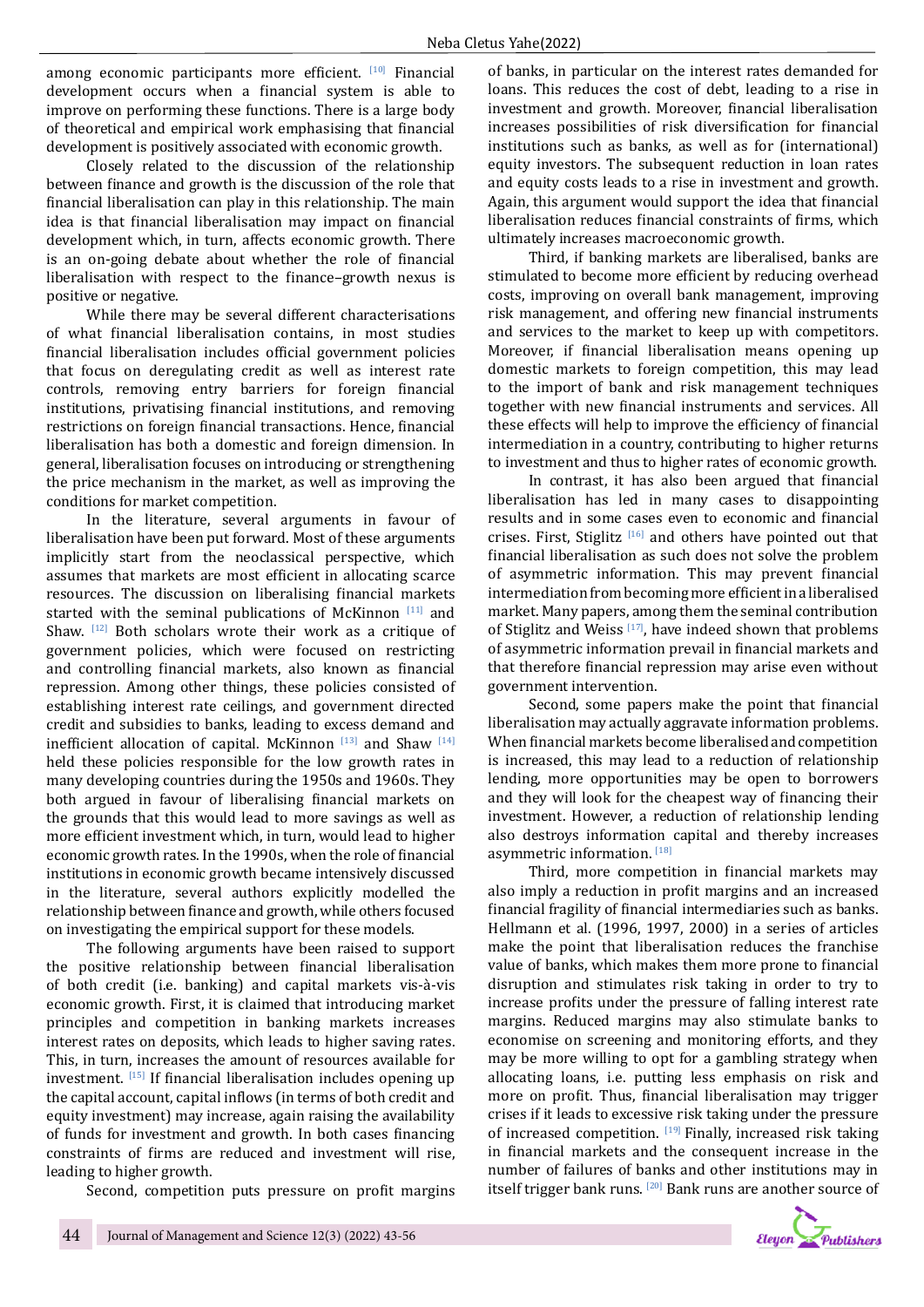financial instability, even in a situation where some banks may be economically viable.

One way to curb the adverse effects of financial liberalisation on the stability of the financial system is to install financial market regulations. Such regulations should reduce risk taking by banks and should, at least to some extent, bail out depositors when their bank goes bankrupt. Such a deposit insurance system aims to reduce the probability of bank runs taking place in times of financial distress. This is why financial liberalisation in combination with a weak regulatory structure may have strongly adverse effects on growth. [21] Examples of this abound: Chile and Argentina in the early 1980s experienced the negative effects of financial liberalisation. The same holds for Mexico (in 1994–95) and the countries affected by the Asian crisis (1997–98), to name just a few. Also the global financial crisis of 2007–08 was triggered by, among other things, insufficient financial market regulation.

The above discussion shows that, from a theoretical perspective, the nature of the relationship between financial liberalisation and economic growth is ambiguous. Given this theoretical ambiguity, it is important to investigate from an empirical point of view whether or not financial liberalisation leads to higher economic growth. Several papers have looked into this issue. The general picture that emerges from the empirical literature is that the empirical evidence is inconclusive.

King and Levine  $[22]$ , using cross-country analysis covering 80 countries, investigate whether higher levels of financial development are significantly and robustly correlated with faster current and future rates of economic growth, physical capital accumulation and economic efficiency improvements. They find that higher levels of financial development are strongly associated with the current and future levels of economic growth, the rate of physical capital accumulation, and economic efficiency improvements both before and after controlling for

numerous country and policy characteristics.<br>De Gregorio and Guidotti <sup>[23]</sup> examine De Gregorio and Guidotti  $[23]$  examine the relationship between long-run growth and financial development in a cross-country framework using a sample of 100 countries during the period 1960-1985. They find that financial development is associated with improved growth performance and the main channel from finance to growth is through increasing the efficiency of investment.

Kar and Pentecost  $[24]$  constructs five alternative proxies for financial development to examine the casual relationship between financial development and economic growth in Turkey. Applying Granger causality tests, they find that the direction of causality between financial development and economic growth in Turkey is sensitive to the choice of proxy used for financial development. For example, when financial development is measured by the money to income ratio, the direction of causality runs from financial development to economic growth, but when the bank deposits, private sector credit and domestic credit ratios are alternatively used to proxy financial development, growth is found to lead financial development.

Gamra<sup>[25]</sup> use panel data techniques to investigate the relationship between financial liberalisation and economic growth for six emerging East Asian countries over the period 1980-2002. Three measures of financial liberalisation are used namely, domestic financial sector liberalisation, stock market openness, and capital account liberalisation. They find that financial liberalisation's growth effect depends on the nature as well as the intensity of financial sector liberalisation. Full liberalisation of the financial sector is associated with slower growth outcomes while more moderate partial liberalisation is associated with more positive outcomes.

Laeven  $[26]$  uses panel data on a large number of firms in 13 developing countries to find out whether financial liberalisation relaxes the financial constraints of firms. He finds that liberalisation affects small and large firms differently. Small firms are financially constrained before the start of the liberalisation process, but become less so after liberalisation. The financial constraints of large firms, however, are low before financial liberalisation, but become higher as financial liberalisation proceeds. He hypothesises that financial liberalisation has adverse effects on the financing constraints of large firms, because these firms had better access to preferential directed credit during the period before financial liberalisation. Laeven  $[27]$  also finds that countries that have made substantial progress in liberalizing their financial sectors have shown dramatic improvements in their political climate as well. Successful financial liberalisation seems to require both the political will and ability to stop the preferential treatment of well-connected firms that often tend to be large.

Bekaert, Harvey and Lundblad  $[28]$  analyse the effects of liberalisation by employing the data from 95 countries for the 1980-1997 period, and taking economic growth rates, the components of GDP (consumption, government, investment and trade), and the official financial liberalisation indicator as variables. Their findings suggest that financial liberalisation proxied by equity market liberalisation leads to a one percent increase in annual real per capita GDP growth over a five-year period. They find this increase to be statistically significant. They also find that the investment to GDP ratio increases, with investment partially financed by foreign capital. Bekaert et al. (2001) also find evidence that consumption to the GDP ratio does not increase after liberalisation suggesting that the capital flowing in after liberalisation is not wasted on increased consumption. In a number of specifications, consumption to the GDP ratio significantly decreases. This is mainly due to reduction or no significant increase in government as well as in private consumption. After liberalisation, government expenditure decreases because of the elimination or reduction of subsidies to the favoured sectors. Similarly, private households are motivated towards investment due to the increased opportunity of investment and high return on capital. They also find that the trade balance deteriorates across all specifications.

Studies that have examined the relationship between financial development and economic growth for the African countries have also reached mixed findings. Ogun [29] uses cross-section analysis to estimate the correlation between financial deepening and economic growth by using data for 20 countries in Africa from 1969-1983. The degree of financial intermediation is measured using ratios of monetary liabilities (M1, M2, and M3) to GDP. For the whole sample, all

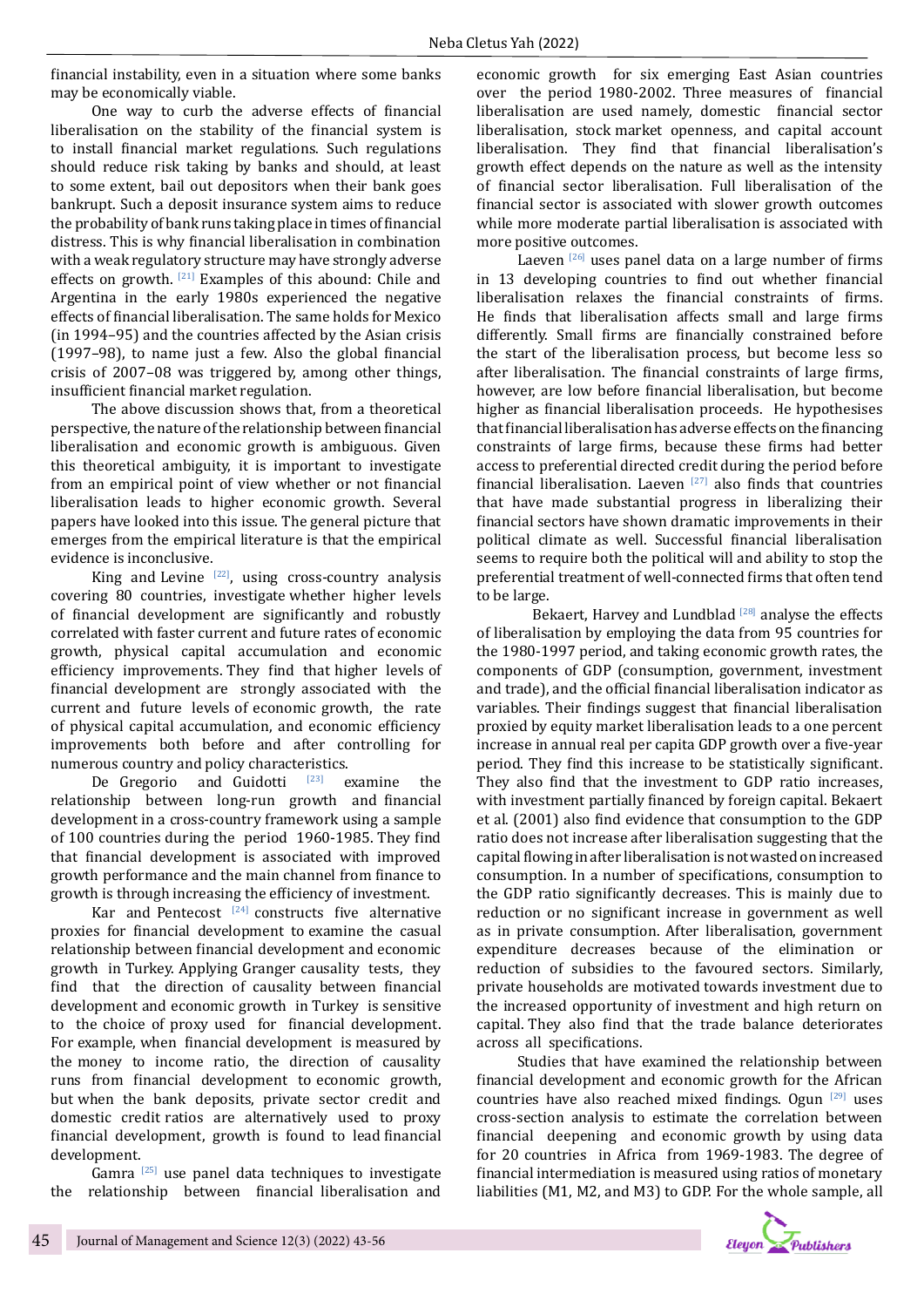the monetary liabilities have negative signs and only the ratio of M3 to GDP is statistically significant. When the countries are split into high and low income countries, some of the coefficients of the monetary liabilities are positive while some are negative. However, they are all insignificant and offer no support to the growth enhancing capabilities of financial intermediation.

Allen and Ndikumana  $[30]$  used the ratio of liquid liabilities, ratio of banks' private sector credit, ratio of banks' total credit, and an index to include all the three measures as proxies for financial intermediation. They find that only the ratio of liquid liabilities is positive and significant, but this variable is insignificant in the fixed effects estimation and when annual data are used. The other financial variables take on different signs and are insignificant.

 Fowowe (2008) examine the relationship between economic growth and financial liberalisation policies in 19 SSA countries. Two indices are developed which track the specific measures and institutional changes involved in financial liberalisation. Using the fixed effects estimator to control for unobservable country specific effects and a dynamic panel estimator to control for potential endogeneity, they find that financial liberalisation has had a positive effect on economic growth. Most particularly, the two indices of financial liberalisation and a dummy variable to capture major moves towards liberalisation show a significant positive relationship between economic growth and financial liberalisation. The results are robust to alternative specifications of the model, and also across slow and fast-growing countries.

For the case of Cameroon, Tabi et al. (2011) study the relationship between financial development and economic growth using time series techniques on Cameroon data from 1970 to 2005. They use the ratio of liquid liabilities on GDP and private credit to the private sector as measures of financial development and find a long run positive relationship between financial development and economic growth. They also find that there exists a one way causality running from financial development to growth between the variables. This study improves on this study by using a financial development index which captures improvements in the functioning of the financial sector better. Also, the VAR methodology is used which allow us to control the effect of financial liberalisation on the finance growth nexus in Cameroon.

#### **3. Theoretical framework**

Let's consider the growth effects of an innovation in financial development. In the context of the Solow growth model, the resulting increases in total investment and improvements in the allocation of investment would, with a given state of technology, result in a boost to the rate of economic growth while capital is being reallocated from less to more productive use and before diminishing returns drive the marginal product of capital down to its steady-state level. After the reallocation of capital has been completed and the steady state has been reached, growth would return to its natural level, albeit at a higher level of income per capita.

More sustained effects on growth are possible if the productive factor that the economy can accumulate endogenously is not subject to diminishing returns. To study the effects of financial development on growth in this setting, consider the simplest possible model consistent with endogenous long-run growth. This is one in which the aggregate

production function is given by an "AK" technology (Rebelo, 1991), and the saving rate is constant:<br> $Y = AK$ 

| $Y = AK$ | (1)    |
|----------|--------|
|          | $\sim$ |
| T 7      |        |

 $K = I$  (2)

$$
I = \Phi S Y
$$
 (3)

In this model, Equation (1) is the aggregate production function, with output proportional to the capital stock, and Equation (2) describes the dynamics of the capital stock. The final equation is the goods-market equilibrium condition, which equates saving to investment. The assumption is that the notional saving rate is constant, with a value given by the parameters, but that the process of financial intermediation absorbs a fraction (1-Φ) of all saving, which is diverted into consumption (Pagano, 1993). This model serves as a simple point of departure from which extensions are derived below to illustrate particular points.

The behaviour of economic growth implied by this model is:

$$
Y = A \Phi S \tag{4}
$$

Thus, innovations in financial development can alter the growth rate through three channels:

• Improved efficiency of intermediation (increase in Φ).

• Improved efficiency of the capital stock, measured by increases in the parameter A.

• An increase in the saving rate s.

Whether a given innovation in financial development affects growth through any one (or more) of these channels depends, of course, on the nature of the innovation and the features of the economy.

#### **The role of financial liberalisation**

Due to the mutual interdependence between financial development and growth, the identification of innovations in financial development is not a trivial matter. Changes in financial-sector policies, however, are an identifiable source of such innovations. At a given level of income, and thus at a given stage of financial development, the efficiency of the financial system depends, among other things, on the policy environment. Thus, the adoption of policies to facilitate financial intermediation can be regarded as a form of "innovation" in financial development. To assess whether changes in policies directed to the financial system in developing countries are likely to affect growth through any of the channels mentioned above, it is necessary to consider the specific policies themselves.

Many developing countries are at a stage of financial development in which commercial banks are the dominant financial institution. As indicated above, policies directed to the financial system in such countries can often be summed up by the term financial repression (McKinnon (1973) and Shaw (1973). This policy contains several key elements such as: the restrictions on entry into banking often combined with public ownership of major banks, high reserve requirements on deposits, legal ceilings on bank lending and deposit rates, quantitative restrictions on the allocation of credit and the restrictions on capital transactions with foreigners.

One way of creating a policy-induced innovation in financial intermediation would be the removal of regulations

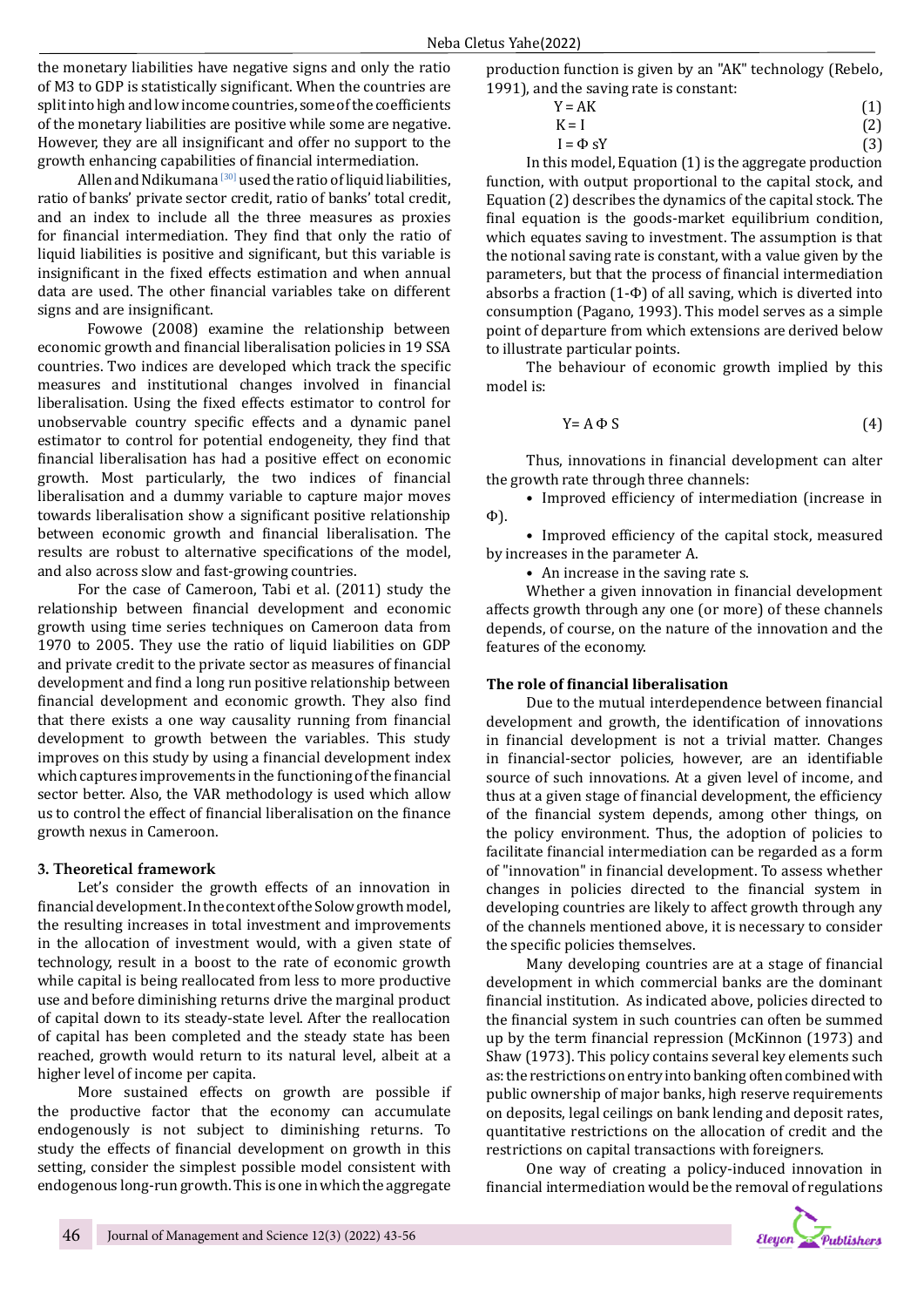such as these - i.e., the adoption of financial liberalisation. The possible effects of financial liberalisation on growth through the three channels previously identified are considered below.

#### • Improved efficiency of intermediation

With improved financial intermediation, the portion of national saving that is diverted by the financial system into non-productive uses falls, and the rate of capital accumulation consequently increases, for a given saving rate. The parameter  $(1-\mathbb{Z})$  is an index, among other things, of the resource cost of operating the financial system. Restrictions to entry into the financial system, high required reserve or liquidity ratios, ceilings on interest rates, and the other regulations that together comprise financial repression, can each increase the costs of financial intermediation. The first of these permits firms in the financial system to extract monopoly rents from savers and borrowers, while the second extracts resources for the government. The third diverts intermediation into the informal financial system, where the scale of operation may be inefficient, or abroad, from where it may not find its way back into domestic investment.

#### • Improved efficiency of the capital stock

The monitoring function of financial institutions described above takes the form of measuring the marginal product of capital in alternative activities. A simple extension of the model described above, due to Easterly et al (1992), illustrates the role that funding high-return projects can play in sustaining high rates of economic growth. Suppose that the aggregate capital stock consists of two types of capital, K1, and K2, which can be transformed into each other at a constant rate (perhaps because they are both traded goods, or because they are each made in the same way from some currently produced good). By choice of units, let one unit of K1, be convertible into one unit of K2. Thus the aggregate capital stock is  $K1+K2=K$ 

Aggregate output takes the form:

$$
Y = F(K_1, K_2) \tag{5}
$$

a standard neoclassical production function with constant returns to scale. Dividing F by K2 and definin  $\Theta = K1/$ K2, the production function can be written as:

$$
Y = F(K_1/K_2)K_2
$$
  
=  $F(\theta) \frac{1}{(1+\theta)} K$   
=  $A(\theta)K$  (6)

 The effect is to make the productivity parameter a function of the allocation of the aggregate capital stock. Under present assumptions, the value of  $\Theta$  that maximizes A satisfies:

$$
f(\theta) \frac{1}{1+\theta} - f(\theta) \frac{1}{(1+\theta^2)} = 0
$$
 (7)

Or,

$$
f(\theta) = f(\theta) - f'(\theta)\theta
$$
 (8)

which is the requirement that the marginal product of the two types of capital be equalised.

This outcome will emerge if financial institutions are able to identify the marginal product of capital in alternative uses, and channel funds in such as a way as to give priority to high-productivity projects. It is less likely to emerge under financial repression, for a variety of reasons:

• Whether interest rates are controlled at belowmarket levels or not, banks have to screen prospective credit applicants. When loan rates are high, part of this screening function is performed by the price system, which in effect truncates the distribution of projects that apply for funds, leaving only those with expected returns in excess of the prevailing interest rate.

• Low interest rates in the formal financial system are likely to create an informal financial market. When formal and informal financial markets coexist and some firms have unlimited access to the formal market, the marginal product of capital in these "favoured" firms will fall below the cost of borrowing in the informal system.

• The appropriation of funds by the public sector through the maintenance of high reserve requirements means that a portion of household saving will be channelled into government spending. To the extent that the government consumes these resources,  $\mathbb D$  will fall. To the extent that they are invested in public capital, the associated projects may not yield returns in excess of the foregone investment in the private sector.

• Directed credit is often a component of financial repression, and favoured borrowers will by definition not be those that offer the highest prospective private returns on their projects, since otherwise they would have received funds anyway.

• State-owned and subsidised banks will not have the competitive incentives to screen and monitor borrowers closely.

• Increases in the saving rate

In the simple framework above, the saving rate is exogenous. To investigate the role of the financial sector in influencing aggregate saving, it is necessary to examine household saving behaviour. The upshot is that the effects of financial liberalisation on household saving are ambiguous on theoretical grounds.

The most familiar framework for private saving is based on analysing the behaviour of a representative agent with an infinite horizon and additively-separable preferences. In this case, if the utility function is of the constant relative risk aversion (CRRA) type, the rate of growth of consumption over time is given by:

$$
\dot{C} = \sigma^{-1}(A - \rho) \tag{9}
$$

where the inverse of  $\sigma$  is the intertemporal elasticity of substitution, and p is the rate of time preference. With the same technology as before, from an arbitrary initial capital stock  $K_{0'}$ the growth rate of output, consumption, and capital stock will eventually converge to the growth rate of consumption given by Equation (9), so we have:

$$
Y = \sigma^{-1}(A - \rho) \tag{10}
$$

An increase in the real rate of return on capital A, then, is likely to distort the consumption path, depressing present

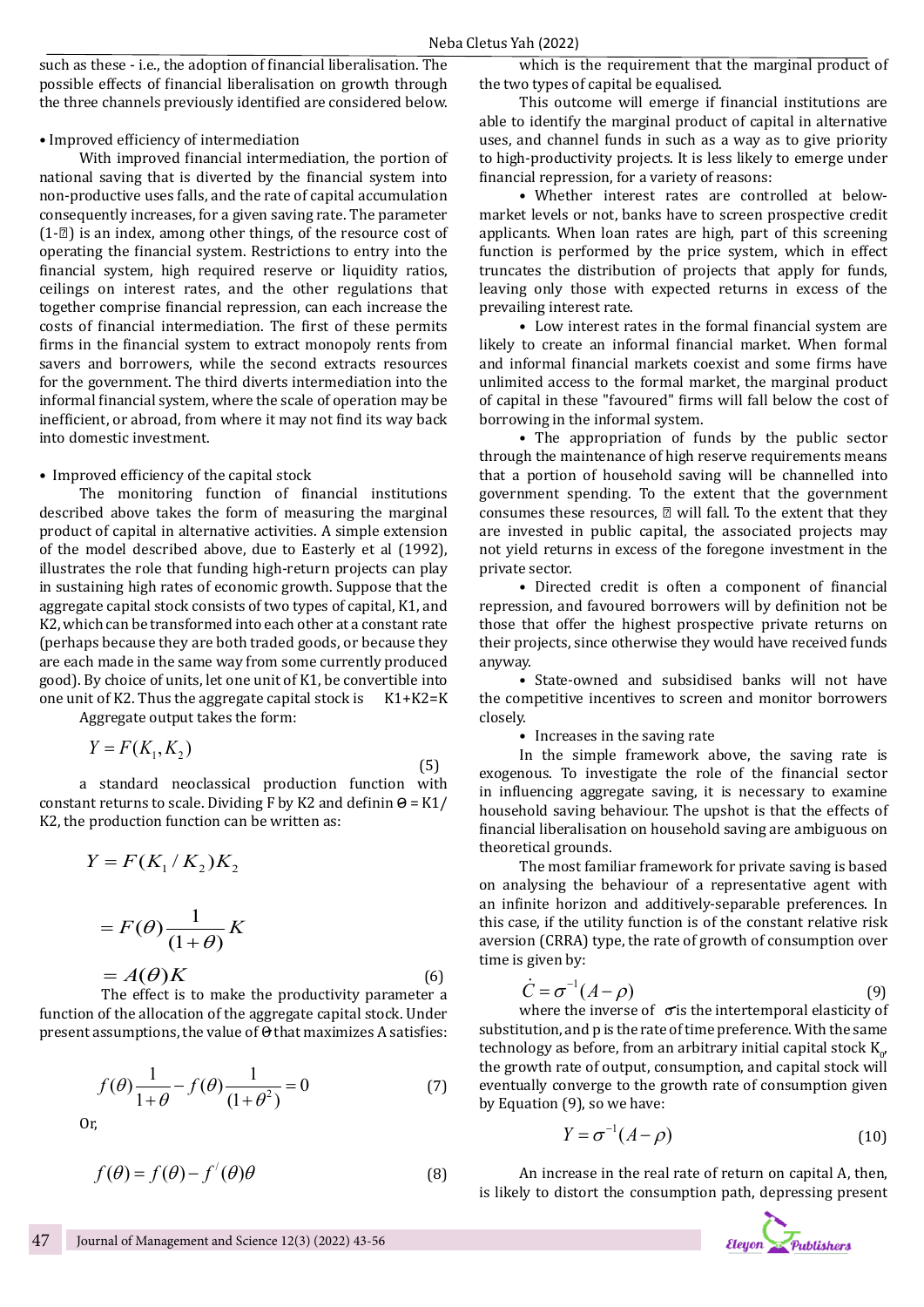consumption in favour of future consumption, to a degree that depends on the intertemporal elasticity of substitution. Whether household saving increases or decreases, however, depends on whether this effect dominates the positive income effect on current consumption emanating from a higher present value of lifetime resources.

Moreover, if utility is of the CRRA type, but the argument in the utility function is the excess of consumption over some subsistence level (rather than the level of consumption itself), then the intertemporal elasticity of consumption will be an inverse function of the initial level of consumption. This implies that consumption twisting in response to an increase in A will be weak in countries with low initial levels of per capita consumption. Further, this analysis assumes that financial liberalisation affects household saving primarily through its effect on A. To the extent that it additionally serves to remove liquidity constraints faced by households under financial repression, this factor may lead to a reduction in saving.

#### **4. Methodology**

The Vector Error Correction Modelling (VECM) procedure that is used to investigate the inter-relationship between financial liberalisation, financial development and economic growth is presented. Data sources and variables are also discussed.

### **4.1. Vector Error Correction Model (VECM) and Causality Testing**

We construct a trivariate VAR model for our estimation purpose. Only three endogenous variables are used in each model in order to conserve degrees of freedom given the annual nature of the data and its limited length.

The exact formulation of the VAR model depends on the time series properties of the data. The testing procedure involves three steps. We begin by testing the existence of unit roots by using Augmented Dickey-Fuller (ADF) test. The second step is to test for cointegration using the Johansen approach for each of the VARs constructed in levels.

Our causality tests are preceded by cointegration testing since the presence of cointegrated relationships have implications for the way in which causality testing is carried out. If cointegration is detected, the third step is to test for causality by employing the appropriate types of causality tests available in the recent literature.

The presence of cointegrated relationships is consistent with the economic theory which predicts that finance and output have a long-run equilibrium relationship. According to Engle and Granger (1987), cointegrated variables must have an error correction representation in which an Error Correction Term (ECT) must be incorporated into the model. Accordingly, a Vector Error Correction Model (VECM) is formulated to reintroduce the information lost in the differencing process, thereby allowing for long-run equilibrium as well as short-run dynamics. The VECM is given by:

$$
\Delta Y_t = A_0 + \prod Y_{t-1} + A_1 \Delta Y_{t-1} + A_2 \Delta Y_{t-2} + \cdots + A_{p-1} \Delta Y_{t-p+1} + \varepsilon_t
$$
\n(11)

Where Δ is a difference operator, Yt is a column-n vector of endogenous variables, A1, , Ap-1 are (n x n) matrices of coefficients, and εt is a vector of normally and independently distributed error terms. By construction, Π has rank r and can be decomposed as  $Π = αβ'$ . The elements of  $α$  are known as the speed of adjustment of parameters, it is a (n x r) matrix where a larger  $\alpha$  suggests a faster convergence towards the long run equilibrium when there are short run deviations from its equilibrium.  $β'$  is a (n x r)' matrix of cointegrating vectors, that is the long run coefficients in the VECM. Equation (11) can be re-written as follows:

$$
\Delta Y_t = A_0 + \alpha (\beta' Y_{t-1}) + A_1 \Delta Y_{t-1} + A_2 \Delta Y_{t-2} + \dots + A_{p-1} \Delta Y_{t-p+1} + \varepsilon_t
$$
\n(12)

For example, when r=1 and n=3,  $\alpha$  and  $\beta'$  take the form:

$$
\alpha = \begin{pmatrix} \alpha_1 \\ \alpha_2 \\ \alpha_3 \end{pmatrix}
$$
 and 
$$
\beta' = (\beta_1, \beta_2, \beta_3)
$$

For the three variable case with one conintegrated relationship, the VECM can be represented as follows:

$$
\Delta FLI_{t} = \mu_{1} + \alpha_{11} ECT_{t-1} + \sum_{j=1}^{p-1} \phi_{1j} \Delta FLI_{t-j} + \sum_{j=1}^{p-1} \theta_{1j} \Delta EG_{t-j} + \sum_{j=1}^{p-1} \psi_{1j} \Delta FDI_{t-1} + \varepsilon_{1t}
$$
\n(13a)

$$
\Delta EG_{t} = \mu_{2} + \alpha_{21} ECT_{t-1} + \sum_{j=1}^{p-1} \phi_{2j} \Delta FLI_{t-j} + \sum_{j=1}^{p-1} \theta_{2j} \Delta EG_{t-j} + \sum_{j=1}^{p-1} \psi_{2j} \Delta FDI_{t-1} + \varepsilon_{2t}
$$
\n(13b)

$$
\Delta FDI_t = \mu_3 + \alpha_{31} ECT_{t-1} + \sum_{j=1}^{p-1} \phi_{3j} \Delta FLI_{t-j} + \sum_{j=1}^{p-1} \theta_{3j} \Delta EG_{t-j} + \sum_{j=1}^{p-1} \psi_{3j} \Delta FDI_{t-1} + \varepsilon_{3t}
$$
\n(13c)

Where FDI is the measure of financial development, εt's are Gaussian residuals and ECTt-1= Ft-1+ (β21/ β11) Gt-1+ (β31/ β11)Zt-1 is the normalized cointegrated equation. There are two sources of causation, that is, through the ECT, if  $\alpha \neq 0$ , or through the lagged dynamic terms. The ECT measures the long run equilibrium relationship while the coefficients on lagged difference terms indicate the short run dynamics. The statistical significance of the coefficients associated with ECT provides evidence of an error correction mechanism that drives the variation back to their long run relationship.

According to Ang and McKibbin (2007), given the two different sources of causality, three different causality tests can be performed, that is, the short run granger noncausality test, weak exogeneity and strong exogeneity tests. In equation (13c), to test that ΔEGt does not cause ΔFDIt in the short run, we examine the significance of the lagged dynamic terms by testing the null hypothesis  $H0:$  all  $=0$ using the Wald test. Non rejection of the null hypothesis implies growth does not granger cause finance in the short run. The weak exogeneity test, which is a notion of long run

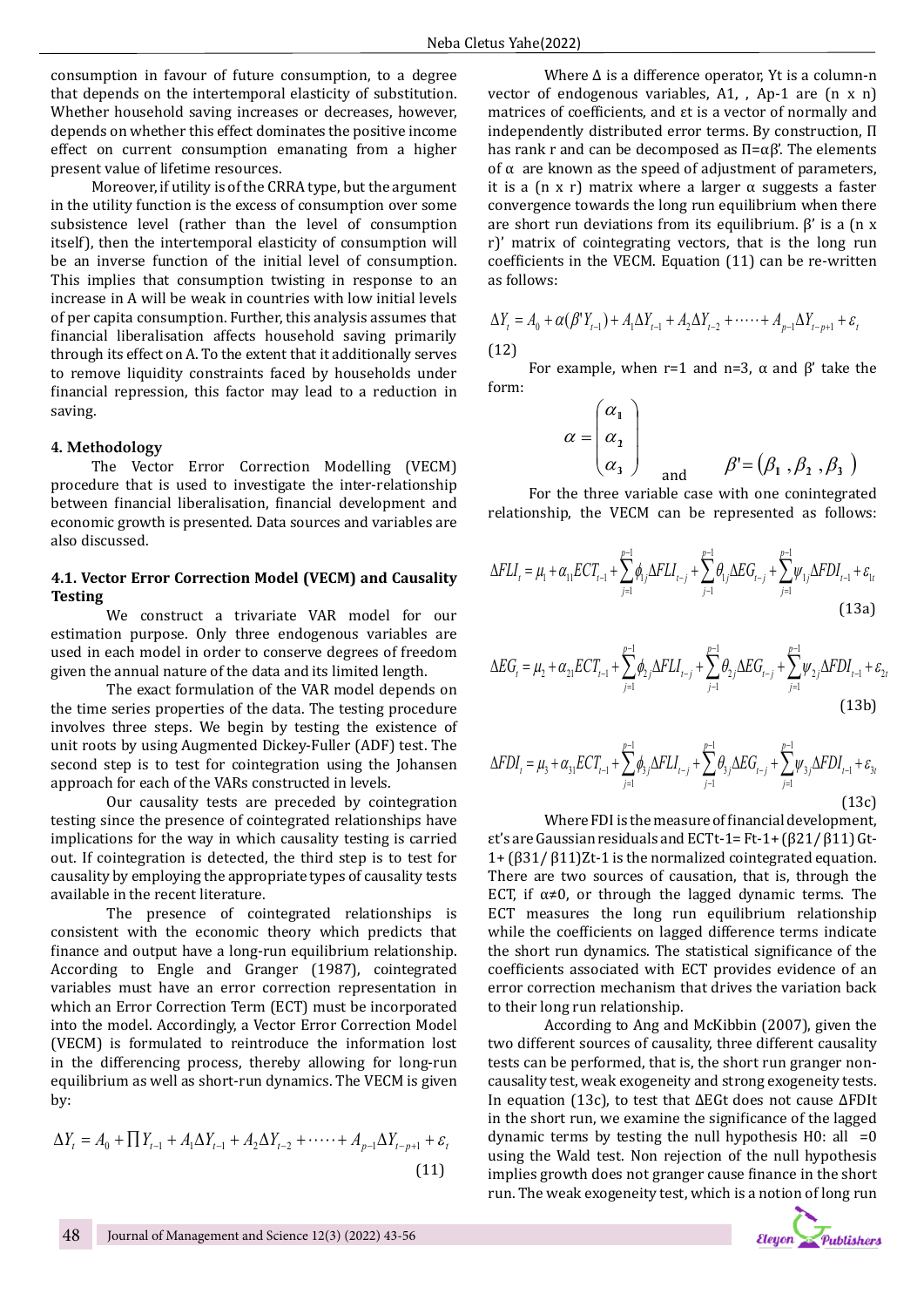non-causality test, requires satisfying the null hypothesis H0:  $\alpha$ 31= 0. It is based on a likelihood ratio test which follows a chi-square distribution. Finally, we can also perform strong exogeneity test which imposes stronger restrictions by testing the joint significance of both the lagged dynamic terms and ECT. That is the strong exogeneity test requires granger noncausality and weak exogeneity. In particular, ΔEGt does not cause  $\Delta$ FDIt if the null hypothesis H0: all =  $\alpha$ =0 is not rejected. The strong exogeneity test does not distinguish between the short run and long run causality but it is a more restrictive test which indicates the overall causality in the system.

#### **Impulse Response Function and Variance Decomposition**

We further examine forecast error-variance decomposition (VDC) and the impulse Response function (IRF).

Variance decomposition or forecast errorvariance examines the percentage of innovation each variable is contributing to the other variables in the VAR system. This enables us to know which of the variables is relatively endogenous or exogenous to the system by simply decomposing the proportion variance due to its own shock and shock of other variables in the system. For example, if the shocks of other independent variables in the system explain less of the forecast error-variance of the dependent variable, it means that the dependent variable is exogenous to the system. However, if it turns out that most of the shocks of the independent variables explain the forecast error-variance of the dependent variable, it means the latter is endogenous to the system.

 The impulse response function is used to trace the time path of structural shocks in the VAR system. In our case, these shocks can be exogenous and hence caused by government authorities or endogenous to the economy. Considering Yt, a column-n vector of endogenous variables, the structural VAR can be specified as follows:

$$
B(L)Y_t = \mu + \varepsilon_t
$$

$$
B_0 Y_t = \mu + B_1 Y_{t-1} + B_2 Y_{t-2} + \dots + B_p Y_{t-p} + \varepsilon_t
$$
\n(14)

In equation (14), the Bj (j=0,1,...,p) matrices are of dimension  $(n \times n)$ , the vectors Yt,  $\mu$  and are of dimension  $(nx1)$ 

and they represent the endogenous variables, a vector of constant terms and the vector of structural shocks. To obtain the reduced form of the Structural Vector Autoregressive (SVAR) Model represented by (14), we simply multiply throughout equation (14) by . The reduced form is written in its matrix form as follows:

$$
Y_{t} = A_{0} + A_{1}Y_{t-1} + \dots + A_{p}Y_{t-p} + \mu_{t}
$$
\n(15)

If the SVAR is identifiable, that is B0 has an inverse, the estimation of the parameters of the model are done using the ordinary least squares method. The optimal lag length being determined using the Akaike or Schwartz criterion.

In other to determine the impulse-response function, the SVAR is transformed into its Vector Moving Average (VMA) form. From the SVAR represented by equation (14), the VMA representation is obtained by taking the inverse of the SVAR as follows:

$$
Y_{t} = \gamma + \psi(L)\varepsilon_{t} = \gamma + \sum_{i=0}^{\infty} \psi_{i}\varepsilon_{i-1}
$$
\n(16)

Where,  $\psi(L) = B(L)^{-1}$  $(L) = B(L)^{-1} = \sum \psi_i L^i$  $\psi(L) = B(L)^{-1} = \sum_{k=1}^{\infty} \psi_k L^k$ 

$$
=B(L)^{-1}=\sum_{i=0}^{\infty}\psi_i L^i\qquad\text{and}\qquad .
$$

$$
\gamma = \psi(L)\mu = \sum_{i=0}^{\infty} \psi_i \mu = \left[\sum_{i=0}^{p} B_i\right]^{-1} \mu
$$
 L being a lag operator

 $\mathbf{0}$ 

*i*

defined as;  $LY_t = Y_{t-1}$ . The matrix is the impact multiplier. It is through this matrix that a shock is transmitted throughout the system

A change in at any time t affects all the values of Yt. The effect of a shock is therefore permanent and decays with time. In practice, the analyses of shock consist of measuring the impact of an innovation on the variables of interest. In our case these variables are financial development and economic growth.

#### **4.2. Data Sources and Variables Definition**

The variables used for our analysis include the Financial



Yt.

Figure 1: Evolution of financial liberalisation index in Cameroon

Source: authors

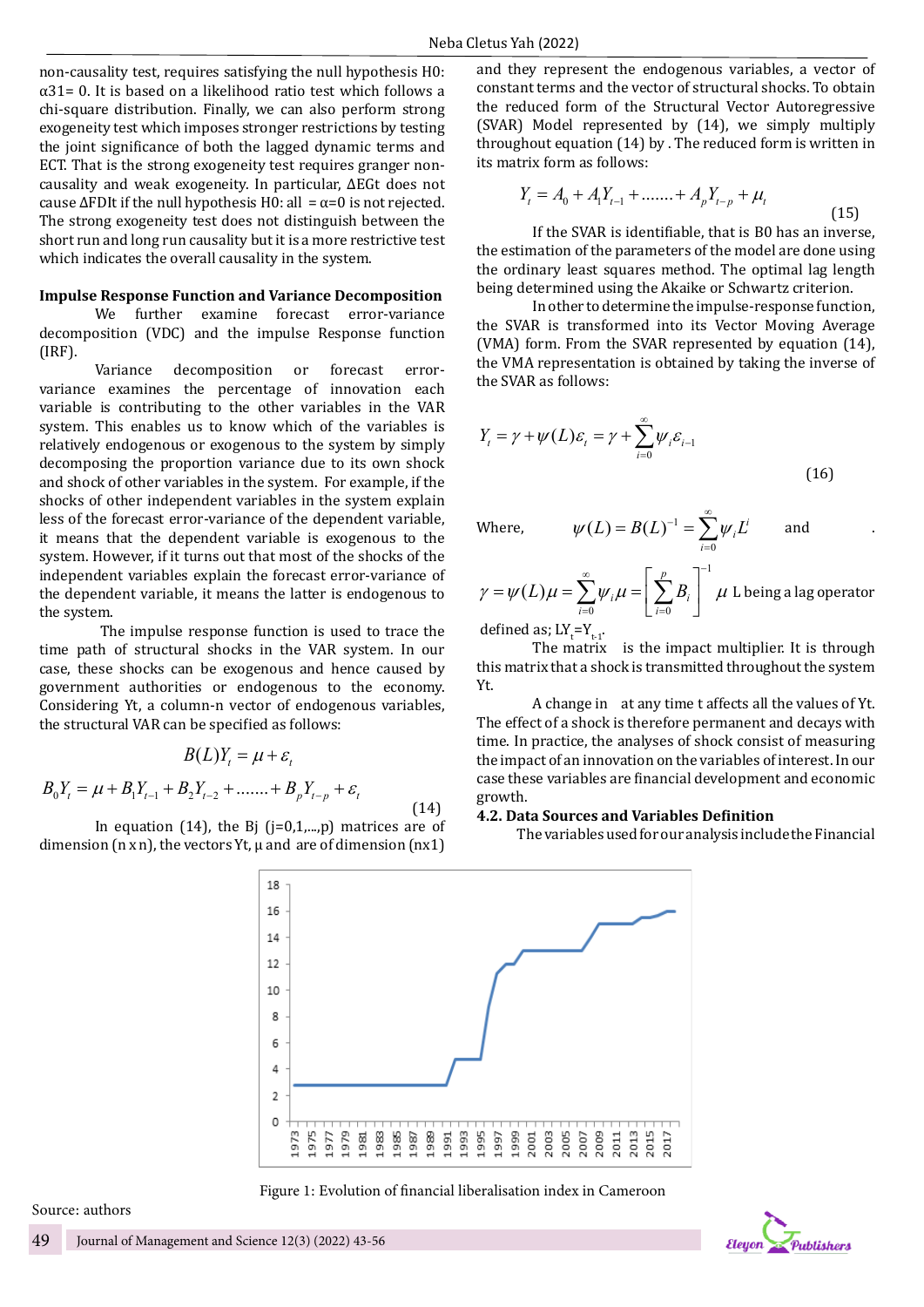### **Financial development Index**

The selection of key variables to represent the level of financial services produced in an economy and how to measure the extent and efficiency of financial intermediation is an extremely difficult task due to the diversity of financial services catered for in the financial systems. In addition, there is a diverse array of agents and institutions involved in the financial intermediation activities. The extent of financial development is best measured by the intermediaries' ability to reduce information and transaction costs, mobilise savings, manage risks and facilitate transactions. The idea is very simple but there is no valid and reliable data available. Despite all efforts made by researchers to refine and improve the existing measures, the financial proxies used are still far from satisfactory.

Traditionally, easily available monetary aggregates such as M2 or M3 as a ratio of nominal GDP were widely used in measuring financial development. However, these were not very good proxies for financial development since they reflect the extent of transaction services provided by financial system rather than the ability of the financial system to channel funds from depositors to investment opportunities. The availability of foreign funds in the financial system also renders this an inadequate measure of financial development. As an alternative measure, bank credit to private sector is often argued to be a more superior measure of financial development. Since the private sector is able to utilise funds in a more efficient and productive manner as compared to the public sector, the exclusion of credit to public sector better reflects the extent of efficient resource allocation. Developed by King and Levine (1993), another commonly used variable is the ratio of commercial bank assets divided by commercial bank plus central bank assets which measures the relative importance of a specific type of financial institution i.e. the commercial banks in the financial system. The basic idea underlying this measure is that commercial banks are more likely to identify profitable investment opportunities and therefore make more efficient use of funds than central banks.

In most cases, these variables are highly correlated and yet there is no uniform argument as to which proxies are most appropriate for measuring financial development. This justifies the need to construct an index as a single measure that represents the overall development in the financial sector by taking the relevant financial proxies into account. We use logarithm of liquid liabilities (M2) to nominal GDP (LLI), logarithm of commercial bank assets to commercial bank assets plus central bank assets (LBA), and logarithm of domestic credit to private sectors divided by nominal GDP (LCP) as the proxies for financial development. Using these three variables, we develop an index using principal component analysis that sufficiently deals with the problems of multicollinearity and over-parameterisation as an overall indicator of the level of financial development.

| _                |       |       |            |  |
|------------------|-------|-------|------------|--|
| <b>variables</b> |       | .CP   | <b>LBA</b> |  |
| LLI              | 1.000 | 0.725 | 0.708      |  |
| LCP              | 0.725 | 1.000 | 0.806      |  |
| LBA              | o.708 | 0.806 | 1.000      |  |

#### **Table 1: Correlation Matrix between various financial development indicators**

### **Source: authors**

From table 1, we observe that the three measures of financial development are highly correlated and as such we use the principal component analysis to reduce the three financial proxies into one principal component. Principal component analysis has traditionally been used to reduce a large set of correlated variables into a smaller set of uncorrelated variables, known as principal components (Ang and Mckibbin, 2007). This technique allows different measures of financial development to be expressed in terms of a single index. Theoretically, this new proxy for financial development (denoted FDI) is able to capture most of the information from the original dataset which consists of three financial development measures. Table 2 summarises the results obtained from the principal component analysis.

# **Table 2: Principal component analysis results**

| <b>Principal component</b> | <b>Eigenvalues</b>    | % of variance | cumulative %         |  |
|----------------------------|-----------------------|---------------|----------------------|--|
|                            | 2.298                 | 76.585        | 76.585               |  |
| 2                          | 0.494                 | 16.468        | 96.053               |  |
| 3                          | 0.208                 | 6.947         | 100.00               |  |
| <b>Variables</b>           | <b>Factor loading</b> | communalities | <b>Factor scores</b> |  |
| LLI                        | $-0.14$               | 0.406         | 0.356                |  |
| <b>LPC</b>                 | $-0.21$               | 0.370         | 0.324                |  |
| LBA                        | $-0.02$               | 0.366         | 0.320                |  |

# **Source: Authors computation using SPSS.**

The first Eigen values indicate that the first principal component explains about 76.59% of the standardized variance, the second principal component explains another 16.47% and the last principal component accounts for only 6.95% of the variation. The first eigenvector reveals that all variables are negatively correlated with the first principal component. The factor scores suggest that the individual contributions of LLI, LPC, and LBA to the standardised variance of the first principal component are 35.6%, 32.4% and 32 % respectively. We use these as the basis of weighting to construct a financial development index denoted FDI. The graph below shows the evolution of this index in Cameroon from 1973 to 2017.

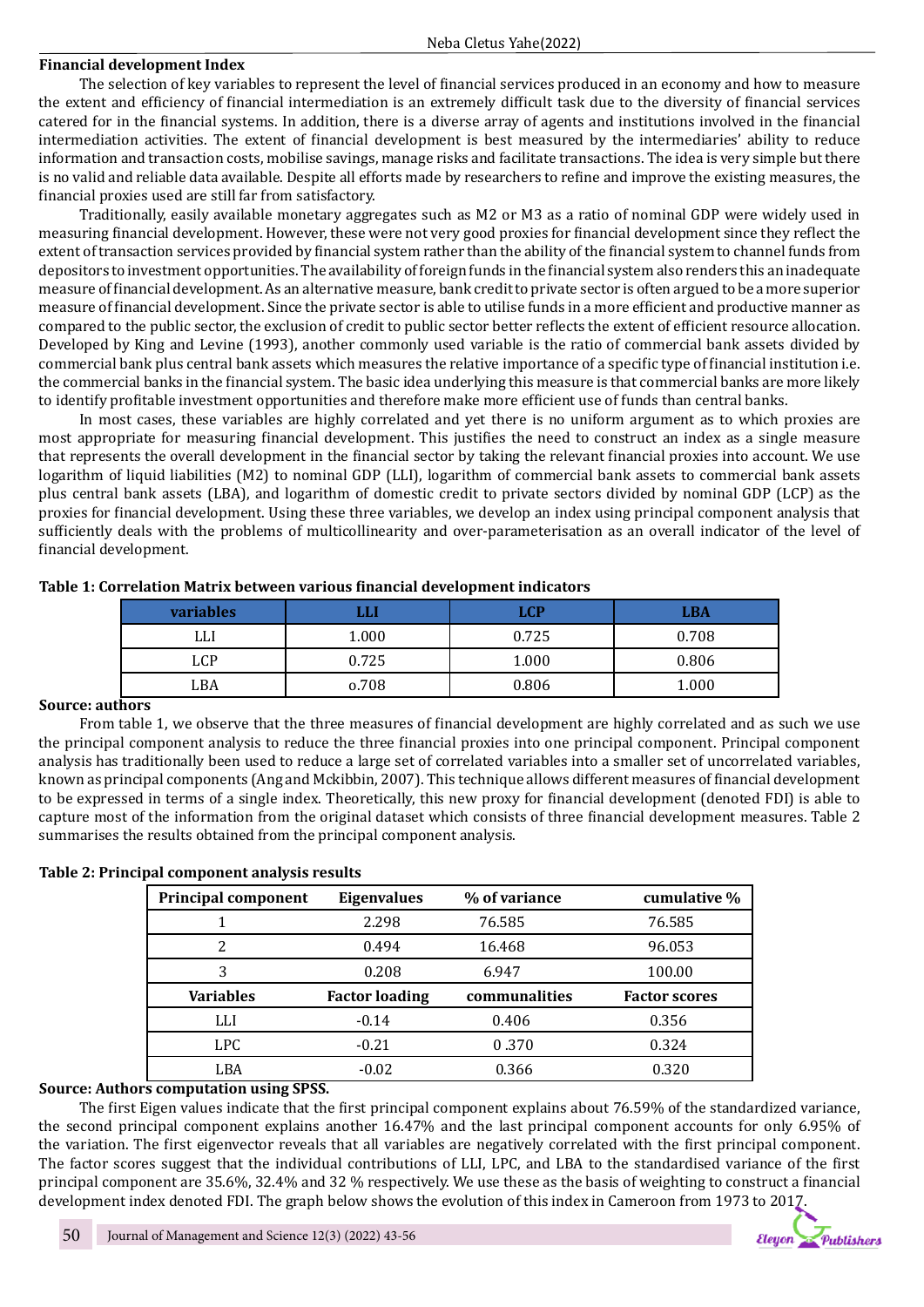

### **Source: Authors**

The graph indicates that the Cameroonian financial sector was more developed before the 1986 crisis that led to the reform of the sector. The crisis actually deteriorated the progresses registered in financial development. However, long after reforms were undertaken to render the sector more efficient in the collection and allocation of financial resources, and with the regain of the growth path by 1995, the financial development indicators regained upward trends though they have not yet met their levels of before the crisis.

### **6. Empirical Results and Discussions**

The unit root test results on the variables are first presented, followed by the Johansen cointegration test results. This is important as the presence of cointegration affects the way the causality test is carried out. The causality test results are then presented before completing the analyses with the impulse response functions and the decomposition of variances.

### **6.1. Unit root test results**

We use the Augmented Dickey Fuller (ADF) test to determine the degree of integration of the variables. The results are presented in Table 3 below.

| <b>Variables</b> | <b>ADF</b> test statistics<br>Variables at levels | <b>ADF</b> test statistics<br>Variables at first difference | <b>Decision</b> |
|------------------|---------------------------------------------------|-------------------------------------------------------------|-----------------|
| <b>FDI</b>       | $-0.159887$                                       | $-2.201859**$                                               |                 |
| FLI              | -1.667612                                         | $-2.172748**$                                               |                 |
| EG               | $-3.960945***$                                    |                                                             | I(0)            |

### **Table 3: Unit test results on variables**

Note: \*, \*\*, \*\*\* indicate significance at 10%, 5%, and 1% respectively.

# **Source: Authors calculations using Eviews 8.0**

Economic growth(EG) was found to be integrated of order 0, that is I(0), while the Financial Development Index (FDI) and the Financial Liberalisation Index (FLI) are integrated of order 1, that is they are I(1). The status of the variables being determined, we can then proceed to test for the existence of cointegration between the variables.

### **6.2. Cointegration test results**

The existence of a long run relationship between the variables is tested using the Johansen (1992) cointegration test. The results are presented in table 4 below:

# **Table 4: Johansen cointegration test results**

| Model          | Trace statistic ( $\lambda_{\text{trace}}$ ) |      | Maximum eigenvalue statistic $(\lambda_{\text{max}})$ Lags (p) |                                       |      |       |  |
|----------------|----------------------------------------------|------|----------------------------------------------------------------|---------------------------------------|------|-------|--|
|                |                                              |      |                                                                | $r=0$ $r \le 1$ $r \le 2$ $r=0$ $r=1$ |      | $r=2$ |  |
| (EG, FDI, FLI) | 0.23                                         | 0.17 | 0.07                                                           | 0.23                                  | 0.17 | 0.08  |  |

Cointegrated Equations : none

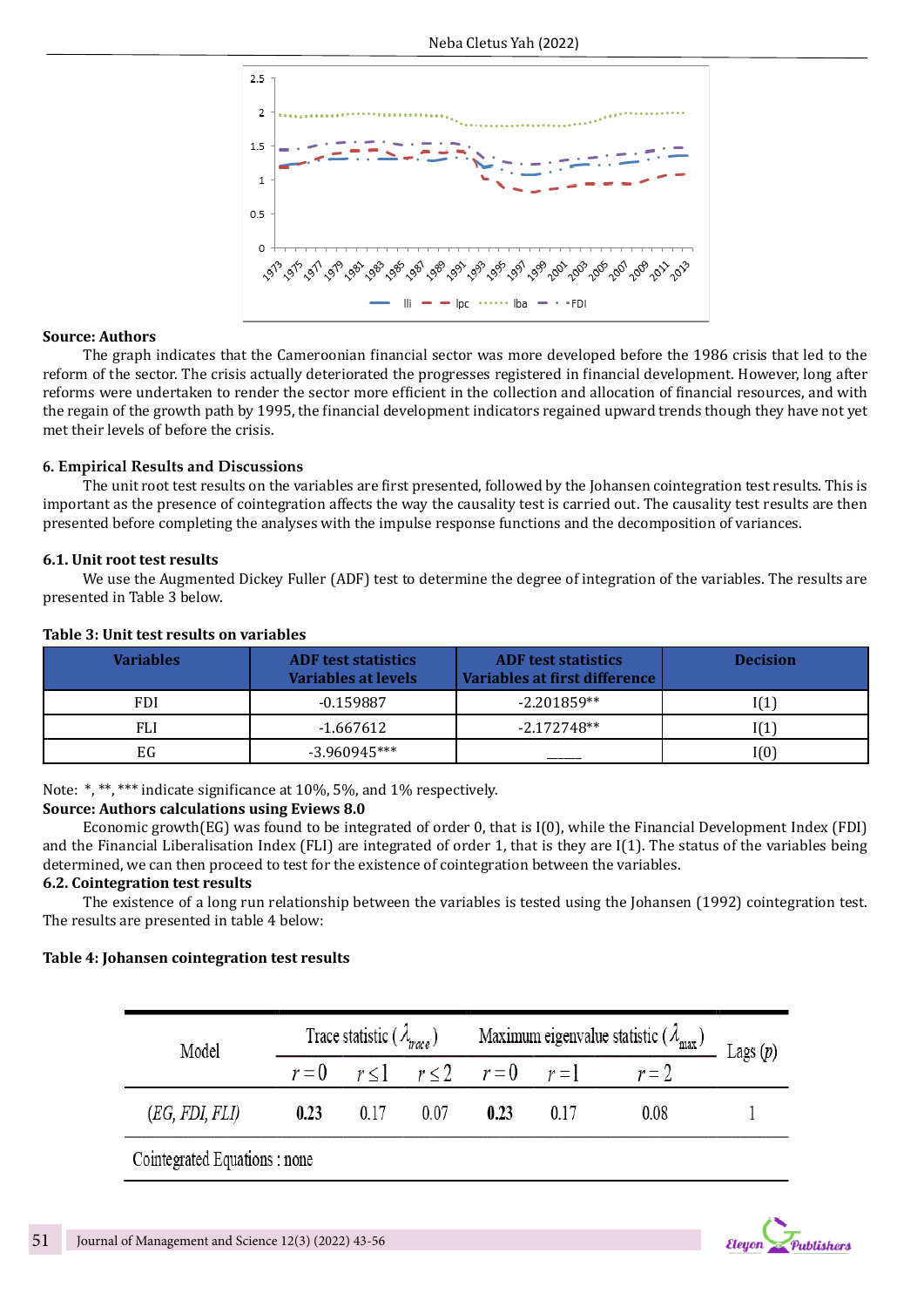# Note: \*, \*\*, \*\*\* indicate significance at 10%, 5%, and 1% respectively. **Source: Authors calculations using Eviews 8.0**

The Trace statistic and the Maximum eigenvalue statistic fail to reject the H0 hypothesis of no cointegration between the variables. This indicates that there exists no long run relationship between the variables. This implies that the analysis have to be carried out using a VAR model with I(0) variables in level form and (1) variables in first difference form. This is to avoid spurious regressions. The results of the estimation of this VAR model are presented in Table 5.

# **Table 5: VAR estimation results**

| <b>Models</b>  | EG           | <b>FDI</b>    | FLI            |
|----------------|--------------|---------------|----------------|
| $EG(-1)$       | 0.854964 *** | $-0.045533**$ | 0.886031       |
|                | (0.03680)    | (0.02091)     | (0.53626)      |
|                | [23.2332]    | $[-2.17721]$  | [1.65225]      |
| $FDI(-1)$      | 4.054752 *** | 1.087444***   | $-5.561654***$ |
|                | (1.01118)    | (0.05905)     | (1.51404)      |
|                | [4.00992]    | [18.4171]     | $[-3.67340]$   |
| $FLI(-1)$      | 0.008294**   | 0.005309 ***  | 0.882727***    |
|                | (0.00316)    | (0.00180)     | (0.04607)      |
|                | [2.62362]    | [2.95520]     | [19.1608]      |
| C              | 0.125645     | 1.174420**    | $-16.89220$    |
|                | (0.10390)    | (0.57466)     | (14.7354)      |
|                | [1.20932]    | [2.04367]     | $[-1.14637]$   |
| Adj. R-squared | 0.976949     | 0.935154      | 0.980593       |
| F-statistic    | 551.9744***  | 188.4745***   | 657.8638***    |

Note: values in parentheses () and brackets [] represent standard errors and t-statistics of the coefficients respectively. \*, \*\*\*, \*\*\* indicate significance at 10%, 5%, and 1% respectively. **Source: Authors calculations using Eviews 8.0**

From the results of the estimation of the VAR model presented in Table 5 above, it is noticed that economic growth (EG) is significantly and positively influenced by its past values and the past values of financial liberalisation and financial development.

Financial development on its part is negatively and significantly influenced by economic growth, and positively and significantly influenced by its past values, the lagged values of financial liberalisation and the constant term.

Financial liberalisation on its part is negatively and significantly influenced by the lagged values of financial development and positively by its own past values.

Apart from the findings on the positive effect of the past values of financial development and financial liberalisation on economic growth in Cameroon, the other results are as obtained in previous chapters using other methods of analysis. In order to deepen our analysis, we move on to study the causality relationships between the variables using the granger block exogeneity test.

# **6.3. Causality test results**

Since no cointegration relationship was found between the variables, the causality test is carried out using the granger test. Also, as the analysis is being carried out in the framework of a tri-variate VAR system, the block exogeneity test is chosen. This is more appropriate for the causality between two variables can pass through a third variable forming a system. The results of the causality test are presented in Table 6.

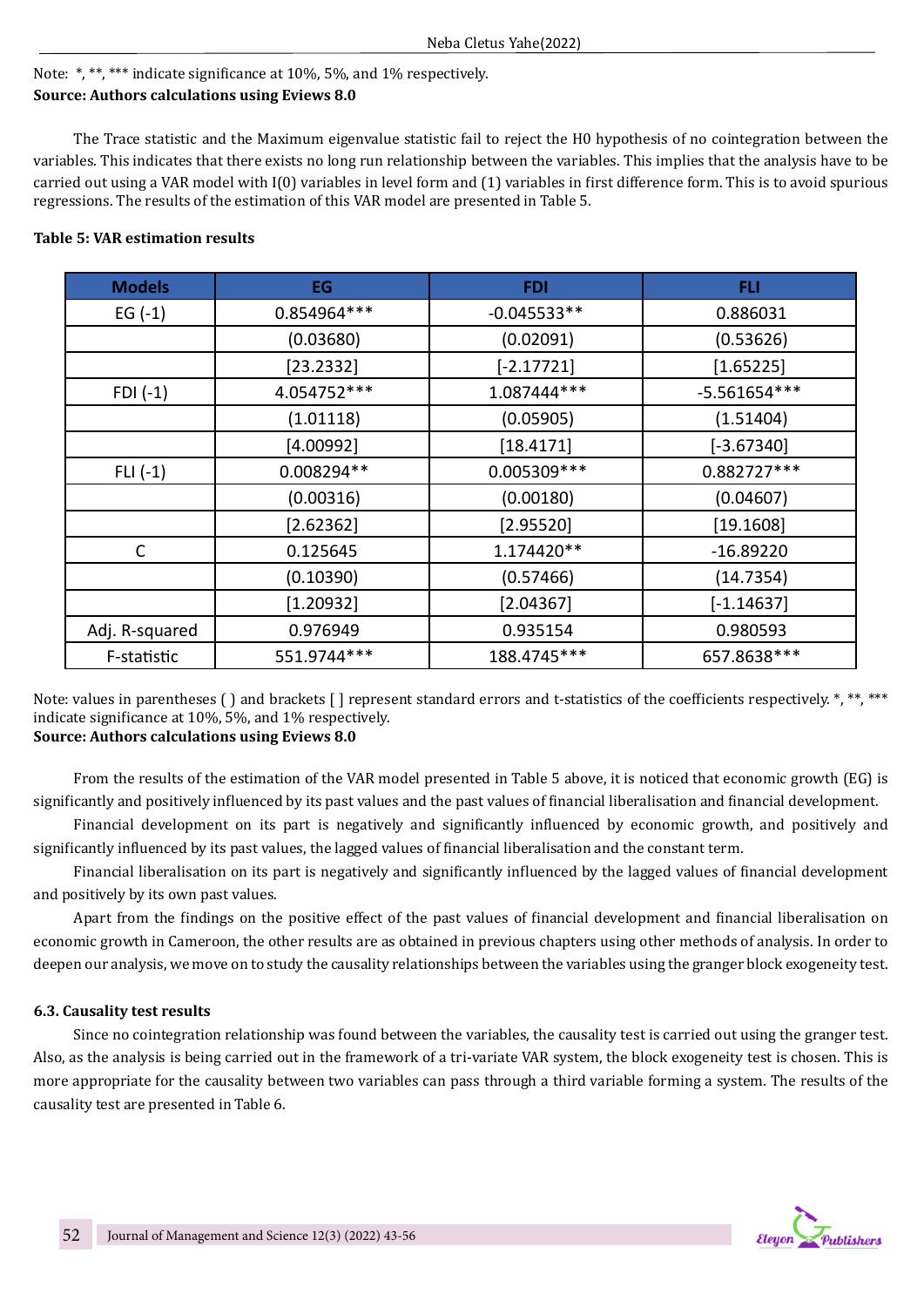# **Table 6: Results of short-run granger block exogeneity test**

| <b>Dependent variable: EG</b>            |          |                |        |  |  |  |  |
|------------------------------------------|----------|----------------|--------|--|--|--|--|
| <b>Excluded</b><br>Chi-sq<br>df<br>Prob. |          |                |        |  |  |  |  |
| <b>FDI</b>                               | 1.462465 | 1              | 0.2265 |  |  |  |  |
| <b>FLI</b>                               | 6.883402 | 1              | 0.0087 |  |  |  |  |
| All                                      | 7.657552 | $\overline{2}$ | 0.0217 |  |  |  |  |
| Dependent variable: FDI                  |          |                |        |  |  |  |  |
| Excluded                                 | Chi-sq   | df             | Prob.  |  |  |  |  |
| EG                                       | 4.740254 | 1              | 0.0295 |  |  |  |  |
| FLI                                      | 8.733185 | $\mathbf{1}$   | 0.0031 |  |  |  |  |
| All                                      | 8.749130 | 2              | 0.0126 |  |  |  |  |
| Dependent variable: FLI                  |          |                |        |  |  |  |  |
| Excluded                                 | Chi-sq   | df             | Prob.  |  |  |  |  |
| EG                                       | 2.729918 | 1              | 0.0985 |  |  |  |  |
| FDI                                      | 13.49384 | 1              | 0.0002 |  |  |  |  |
| All                                      | 13.50641 | $\overline{2}$ | 0.0012 |  |  |  |  |

Notes: \*, \*\*, \*\*\* indicate significance and rejection of the null hypothesis at the 10%, 5%, and 1% respectively.

Financial liberalisation individually granger causes economic growth while financial development does not. Taken together, both financial liberalisation and financial development jointly granger causes economic growth. This implies that financial liberalisation enhances the role of the financial sector in promoting economic growth in Cameroon.

Financial development on its part is individually and jointly granger caused by economic growth and financial liberalisation. Financial liberalisation on its part is individually caused by financial development and jointly granger caused by financial development and economic growth.

The causality relationships being identified, it becomes important to know how an innovation in one of the variables affect the others through the study of impulse response functions; and the magnitude by which each of the variables explain variations in one another through variance decompositions. These analyses are particularly important in making policy recommendations.

### **6.4. Impulse responses**

**The impulse responses of the other variables to an innovation in one of the variables are shown in figure 3.**



**Figure 3: Impulse response graphs Source: Authors using Eviews 8**

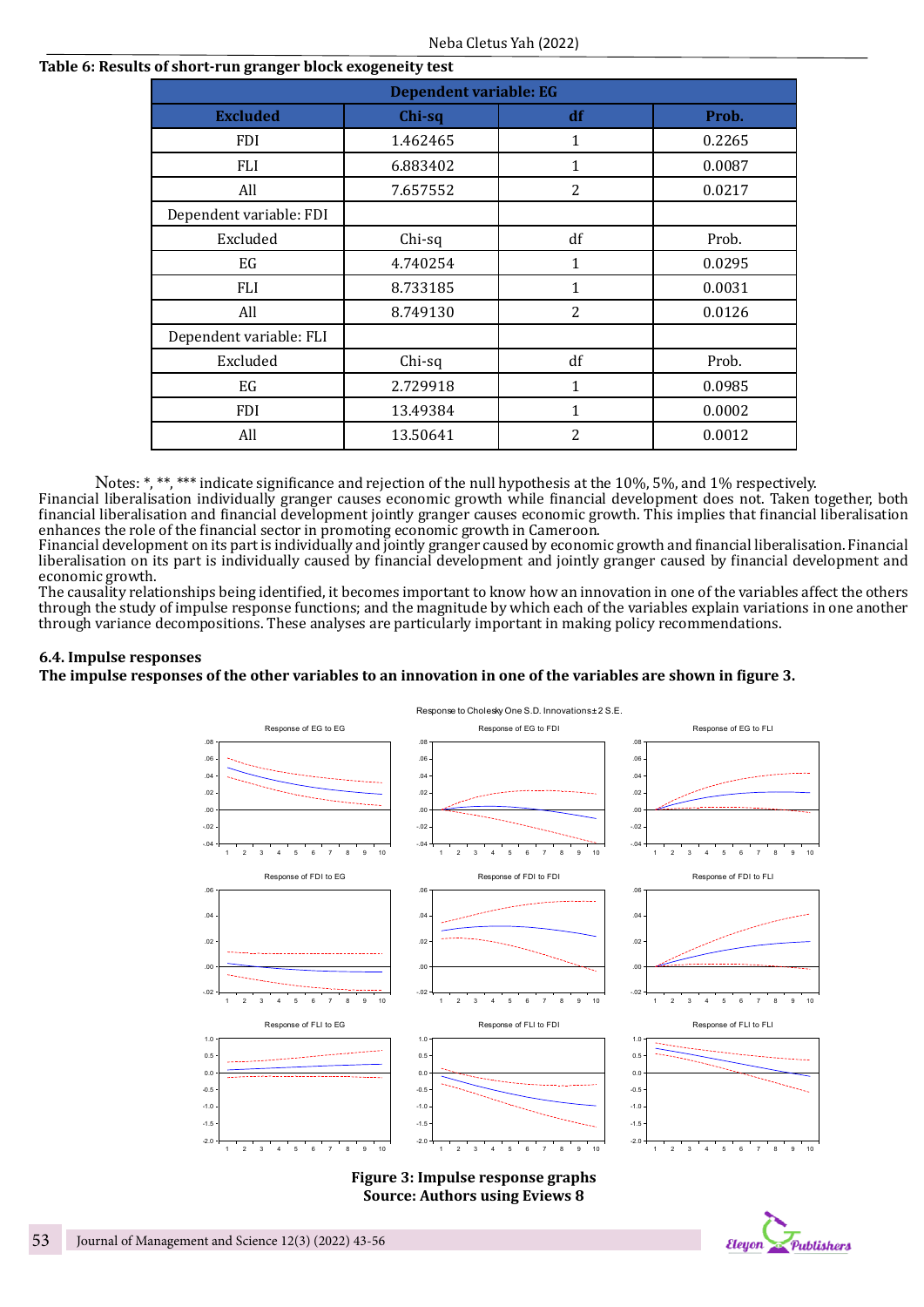Economic growth positively responds to innovations in financial development and financial liberalisation. This positive response quickly fades away to become negative for the case of financial development but persist longer in the case of financial liberalisation. This implies that financial development should be used to promote growth in the short run and financial liberalisation for sustained periods.

Financial development on its part responds negatively to economic growth and positively to financial liberalisation. This suggests that financial liberalisation is an appropriate policy to enhance financial development and that the growth level of the country has not yet reached the point where it can instil the development of the financial sector.

Financial liberalisation positively responds to economic growth and negatively to financial development. As the financial sector develops less and less reforms are needed in order to boost financial development.

Though the impulse response graphs give the direction of response of one variable to innovations in another, it does not say anything on the magnitude or degree to which variations in one variable is explained by variations in another. This can be done using variance decompositions.

#### **6.5. Variance decomposition**

The decompositions of the variances of economic growth (EG), financial liberalisation index (FLI) and financial development index (FDI) are shown in Table 7 below.

Table 7: Variance decomposition for EG, FDI and FLI

| <b>Variance Decomposition of EG:</b> |          |                                |            |            |  |
|--------------------------------------|----------|--------------------------------|------------|------------|--|
| <b>Period</b>                        | S.E.     | EG                             | <b>FDI</b> | <b>FLI</b> |  |
| $\mathbf{1}$                         | 0.049774 | 100.0000                       | 0.000000   | 0.000000   |  |
| $\overline{c}$                       | 0.066441 | 99.04132                       | 0.164394   | 0.794286   |  |
| 3                                    | 0.077475 | 97.09227                       | 0.392606   | 2.515120   |  |
| 4                                    | 0.085788 | 94.49468                       | 0.561059   | 4.944258   |  |
| 5                                    | 0.092504 | 91.56807                       | 0.616158   | 7.815776   |  |
| $\boldsymbol{6}$                     | 0.098164 | 88.55839                       | 0.577728   | 10.86388   |  |
| $\sqrt{ }$                           | 0.103074 | 85.62045                       | 0.527676   | 13.85188   |  |
| 8                                    | 0.107433 | 82.82412                       | 0.591464   | 16.58442   |  |
| 9                                    | 0.111395 | 80.17271                       | 0.917053   | 18.91024   |  |
| $10\,$                               | 0.115098 | 77.62506                       | 1.653007   | 20.72193   |  |
|                                      |          | Variance Decomposition of FDI: |            |            |  |
| Period                               | S.E.     | EG                             | <b>FDI</b> | FLI        |  |
| $\mathbf{1}$                         | 0.028287 | 0.855253                       | 99.14475   | 0.000000   |  |
| $\overline{c}$                       | 0.041482 | 0.454784                       | 98.71024   | 0.834971   |  |
| 3                                    | 0.052455 | 0.289733                       | 97.30498   | 2.405284   |  |
| $\overline{4}$                       | 0.062207 | 0.265544                       | 95.33194   | 4.402512   |  |
| $\mathsf S$                          | 0.071024 | 0.320467                       | 93.05114   | 6.628389   |  |
| 6                                    | 0.079000 | 0.415419                       | 90.62592   | 8.958665   |  |
| 7                                    | 0.086163 | 0.526156                       | 88.15791   | 11.31593   |  |
| 8                                    | 0.092526 | 0.637904                       | 85.71087   | 13.65123   |  |
| 9                                    | 0.098103 | 0.741873                       | 83.32603   | 15.93210   |  |
| 10                                   | 0.102914 | 0.833064                       | 81.03186   | 18.13508   |  |
|                                      |          | Variance Decomposition of FLI: |            |            |  |
| Period                               | S.E.     | EG                             | <b>FDI</b> | <b>FLI</b> |  |
| $\mathbf{1}$                         | 0.725327 | 1.149148                       | 1.972571   | 96.87828   |  |
| $\overline{2}$                       | 0.996835 | 1.578617                       | 7.162758   | 91.25862   |  |
| 3                                    | 1.202702 | 2.075437                       | 15.04061   | 82.88395   |  |
| $\overline{4}$                       | 1.387159 | 2.602497                       | 24.72657   | 72.67094   |  |
| 5                                    | 1.568490 | 3.118081                       | 35.05267   | 61.82924   |  |
| 6                                    | 1.754910 | 3.588369                       | 44.93357   | 51.47806   |  |
| 7                                    | 1.949191 | 3.994177                       | 53.62416   | 42.38167   |  |
| 8                                    | 2.150918 | 4.330478                       | 60.77567   | 34.89386   |  |
| 9                                    | 2.357887 | 4.601862                       | 66.34950   | 29.04864   |  |
| 10                                   | 2.567025 | 4.817577                       | 70.48957   | 24.69285   |  |
| Cholesky Ordering: EG FDI FLI        |          |                                |            |            |  |

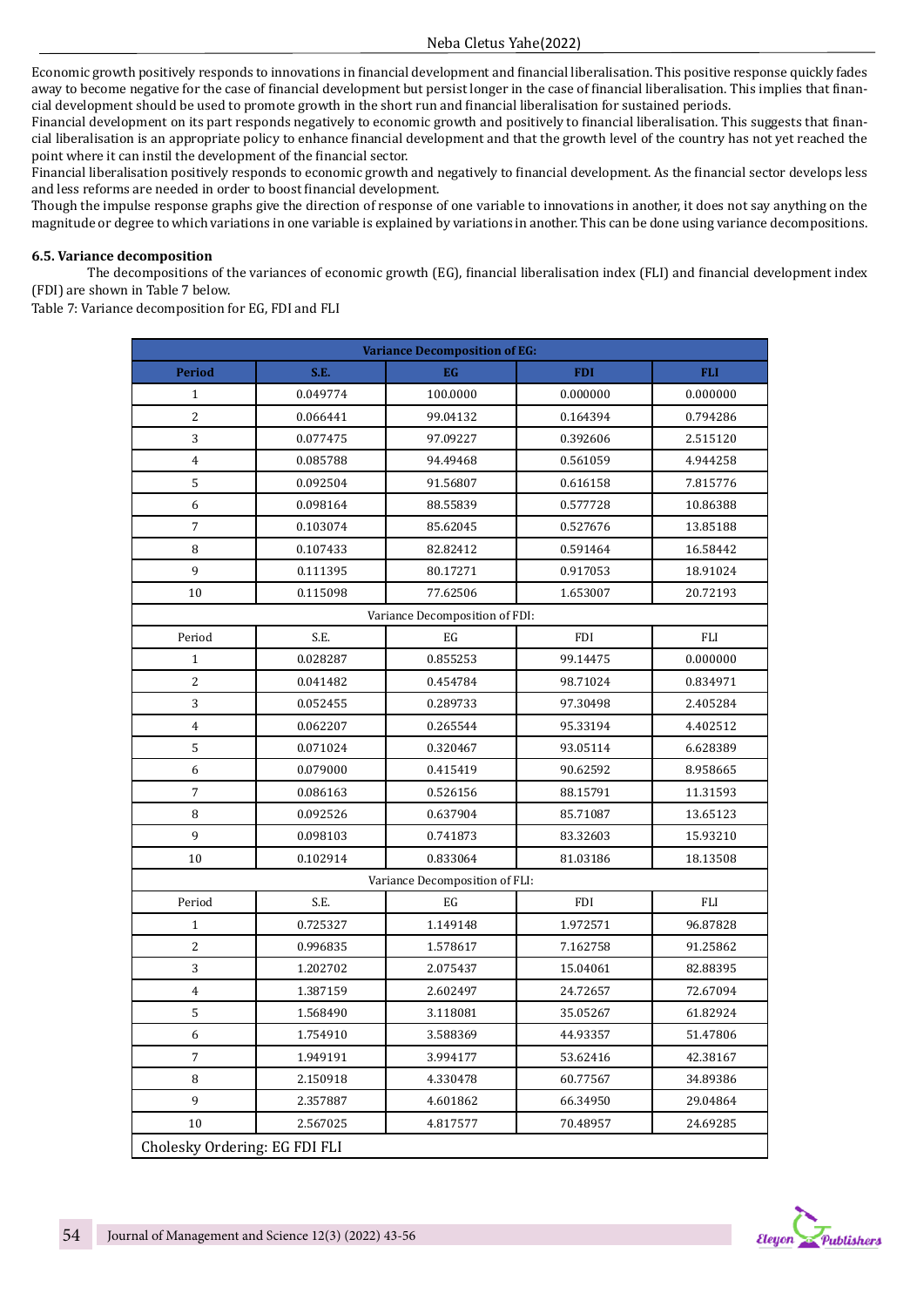### **Source: Authors using Eviews 8**

Variations in economic growth are mostly explained by variations in itself, followed by financial liberalisation and finally financial development. During the first period it is explained entirely by variations in its past value, in the second period its past values explain 99% while financial liberalisation and financial development respectively explain 0.8 and 0.2%. As time passes the share explained by financial liberalisation rises to 20.1% and that of financial development moves to 2%. This reconfirms the fact that financial liberalisation is more appropriate in promoting growth in the long run in Cameroon, and policies in this regard should therefore be based on it.

Variations in financial development on its part are mostly explained by its past value, followed by variations in financial liberalisation, and finally economic growth. While the share of the variations explained by economic growth remain fairly constant at 0.8%, that of financial liberalisation rises from 0% in the first period to 18% in the 10th period. Financial liberalisation is therefore an appropriate policy in enhancing financial development.

As for financial liberalisations, the variance is mostly explained by itself followed by financial development and finally economic growth. The share of financial development rises with time to reach the level of 70% during the tenth period, explaining the variations in financial liberalisation even more than its past values. This further suggests that financial liberalisation is mostly used as a tool of promoting financial development than economic growth.

### **7. Concluding remarks and Policy implications**

The aim of this study was to investigate the effects of financial liberalisation and financial development on economic growth in Cameroon. To reach this objective, we used VAR causality techniques coupled with variance decomposition and impulse response functions to analyse time series data on Cameroon spanning the period 1973-2017.

The results obtained show that financial liberalisation and financial development positively affect economic growth. Though financial development does not individually cause economic growth, when considered with financial liberalisation, they jointly cause economic growth. Financial liberalisation and economic growth are individually and jointly found to granger cause financial development. Financial development causes financial liberalisation while economic growth causes financial liberalisation only when jointly considered with financial development. The impulse response functions reveal that economic growth positively responds to both financial development and financial liberalisation though the effect of financial development soon fates out to become negative. Financial development is found to positively react to innovations in financial liberalisation and negatively to economic growth. As concerns financial liberalisation, it negatively responds to financial development and positively to economic growth. Also, variance decomposition reveals that variations in economic growth are mostly explained by its past values, followed by financial liberalisation and finally financial development. Financial development on its part is also mostly explained by its past values followed by financial liberalisation and finally economic growth.

These results have many policy implications as it

is clearly shown that in order to enhance the role of the financial sector in promoting economic growth in Cameroon; financial liberalisation policies should be encouraged. Also, in order to promote sustainable growth, financial liberalisation policies should be encouraged meanwhile financial development should be used for shorter term purposes. Based on all these, the policy recommendation we make is that the on-going financial liberalisation process in the country should be enhanced in view of permitting the financial sector to efficiently play its role in the growth process of the country.

### **Acknowledgemet**

Nill

### **Funding**

No funding was received to carry out this study.

#### **References**

- 1. Abiad, E. Detragiache, T. Tressel, A new database of financial reforms, Working Paper WP/08/266, Washington D.C.: International Monetary Fund, (2008).
- 2. D.S. Allen, L. Ndikumana, Financial Intermediation and Economic Growth in Southern Africa, Journal of African Economies, 9(2) (2000) 132–60.
- 3. T. Andersen, F. Tarp, Financial Liberalization, Financial Development and Economic Growth in LDC's, Journal of International Development, 15(2) (2003) 189-209.
- 4. Ang, W. McKibbin, Financial Liberalization, Financial Sector Development and Growth: Evidence from Malaysia, Journal of Development Economics, 2(4) (2007) 54-97.
- 5. G. Bekaert, C.R. Harvey, C. Lundblad, Does Financial Liberalization Spur Growth?, NBER Working Paper, (2001).
- 6. Boot, Relationship Banking: What do we know? Journal of Financial Intermediation, 9 (2000) 7-25.
- 7. G. Caprio, D. Klingebiel, Bank Insolvencies: Cross-Country Experience, Policy Research Working Paper No.1620. Washington, D.C.: World Bank, (1996).
- 8. J. De Gregorio, P.E. Guidotti, Financial Development and Economic Growth, World Development, 23 (1995) 433- 448.
- 9. Demirguc Kunt, E. Detragiache, Financial Liberalization and Financial Fragility, Annual Bank Conference in Development Economics, Washington DC, World Bank, (1998).
- 10. Demirguc Kunt, E. Detragiache, Financial Liberalization and Financial Fragility, In Gerald Caprio, Patrick Honohan and Joseph E. Stiglitz (Eds.), Financial Liberalization: How Far, How Fast? Cambridge, Cambridge University Press, (2001).
- 11. Diamond, P. Dybvig, Bank Runs, Deposit Insurance and Liquidity, Journal of Political Economy, 91(3) (1983) 401-419.
- 12. W. Easterly, R. King, R. Levine, S. Rebelo, How Do National Policies Affect Long-Run Growth? A Research Agenda, World Bank - Discussion Papers 164, World Bank, (1992).
- 13. R.F. Engle, C.W. Granger, Co-integration and Error Correction: Representation, Estimation, and Testing,